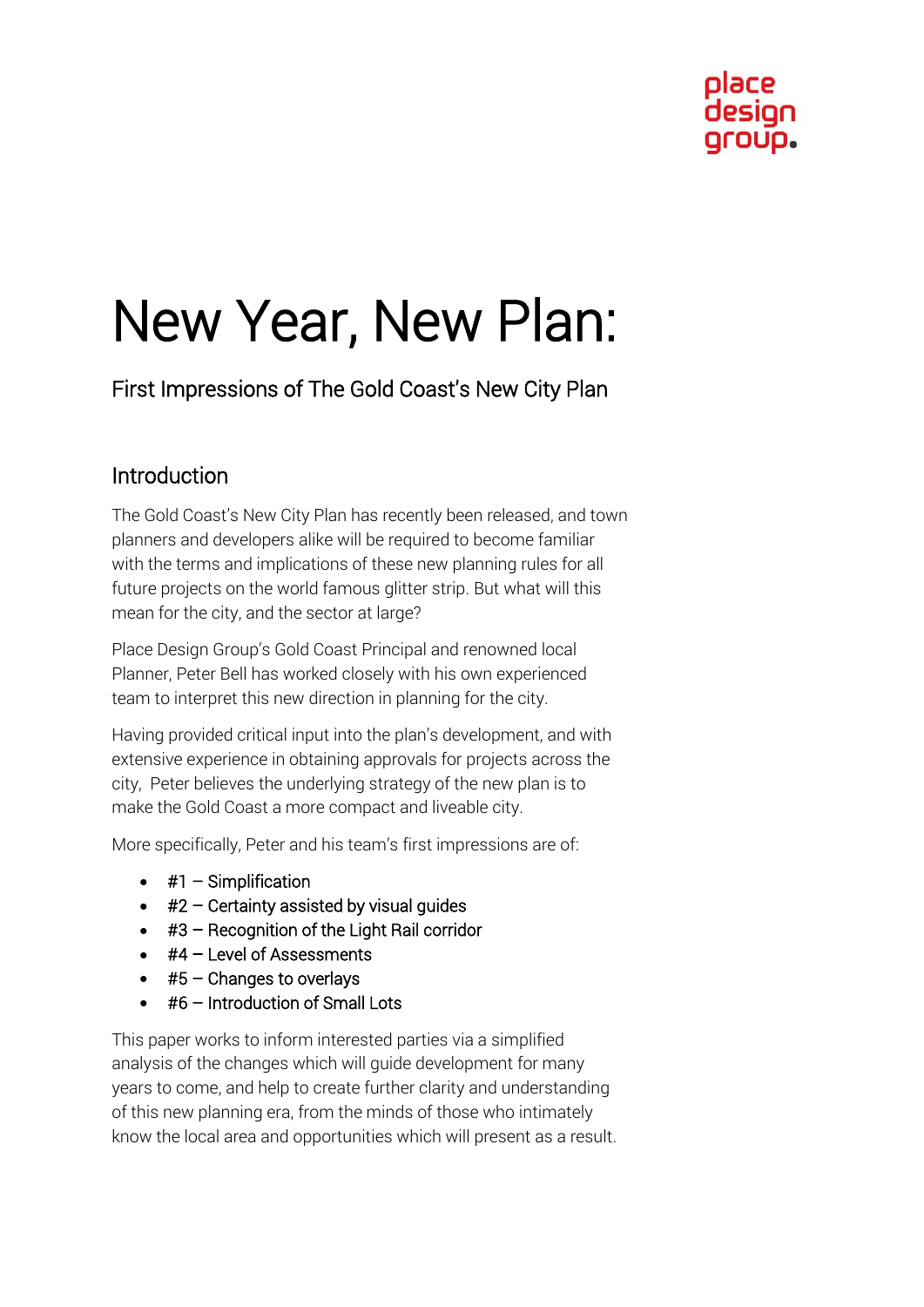

#### #1 – Simplification

The City Plan is a significantly slimmer document to that of the previous scheme. This is mainly due to the reduction in codes and the removal of Local Area Plans. Instead of Local Area Plans, specific precincts have been incorporated into zones and overlays to manage development of particular areas. Peter believes that this approach will greatly assist stakeholders to understand the constraints and opportunities contained within the City Plan.

# #2 – Certainty assisted by visual guides

An improvement to the readability of codes and criteria is a great inclusion in the new version of the plan. This is supported by easy to interpret figures which give a visual explanation which Peter believes will assist in achieving greater development outcomes. Furthermore, this will be useful for practitioners and the general public to understand the intent of designations and expectations for built form across the city.

# #3 – Recognition of the Light Rail corridor

The City Plan clearly recognises the G:Link Light Rail network currently operating between the University Hospital precinct and Broadbeach South. The new planning scheme has generally increased building heights, residential densities and the extent of new development building footprints along the corridor. It also provides opportunity for reduced car parking numbers. These factors should create opportunities for well-connected and well-serviced urban places along the corridor. The centres of Southport, Surfers Paradise and Broadbeach will significantly benefit from this intent, and the new planning scheme should encourage the emergence of higher density and world-class built form in these and surrounding locations connected by the corridor and other public transport.

#### #4 – Level of Assessments

For the most part the planning scheme levels of assessment have been reduced across the city, either from Impact down to Code or Code down to Self-Assessable. Where this has occurred, it gives a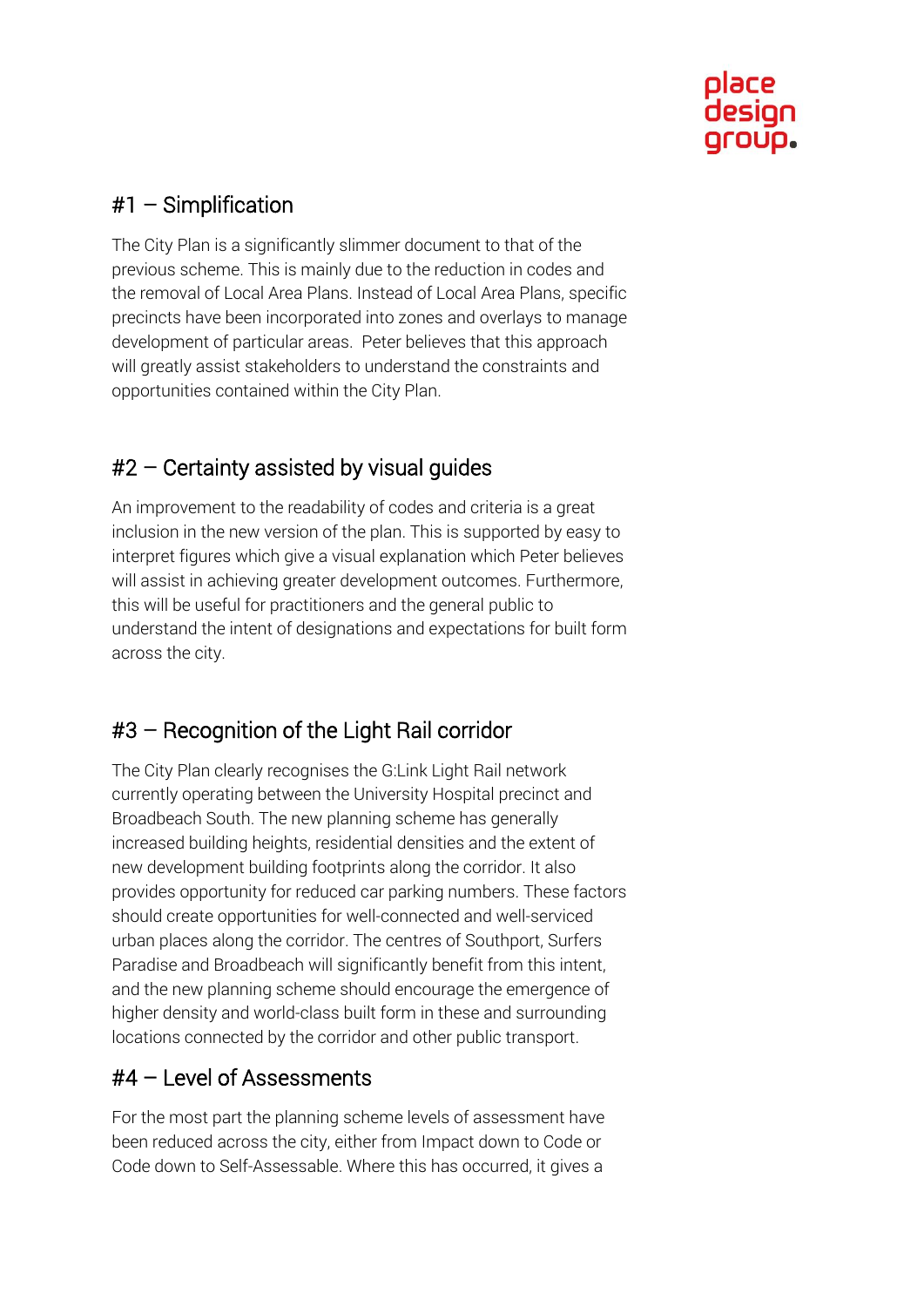

greater level of certainty to development and should assist in reducing development assessment timeframes. The benefits of this are two-fold: such changes should free up Council staff to assess applications of greater significance; and also allow development assessment to happen more rapidly resulting in costs savings for projects which contributes to product affordability.

Some key level of assessment changes include:

- The previous density trigger has been removed across many parts of the city, whereby if the proposal is above a designated density it now does not automatically trigger Impact Assessment.
- Building height limitations have also been generally increased within the Light Rail Urban Renewal Area (a large part with no designated height limit), allowing development to remain as Code Assessable.

#### #5 – Changes to overlays

Designated environmentally significant sites, as identified on relevant overlay maps can require that all vegetation be protected in-situ. This provision is prescribed within the overlay code and also within the strategic framework. On this basis, unless it can be demonstrated by the statutory 'sufficient grounds' test that despite the conflict with the scheme the removal is justified, the vegetation cannot be removed under any circumstances (including previous agreements with authorities). These environmental overlays are located across both Greenfield and existing urban areas. Peter strongly recommends that due diligence investigations for any development opportunities consider and properly question how these may apply.

#### #6 – Introduction of Small Lots

The City Plan 2015 has introduced the opportunity for the establishment of small lots. Lot sizes of these are governed by the designated density applicable to the land. Within higher density area there is no minimum lot size, and in practice the city may see freehold lots down to 125m<sup>2</sup> in size. This has already started to occur within the Southport Priority Development Area and in Robina.

It can be expected that this type of product will evolve around the fringes of Specialist Centres such as Coomera and Helensvale and also in appropriate areas of the coastal strip.